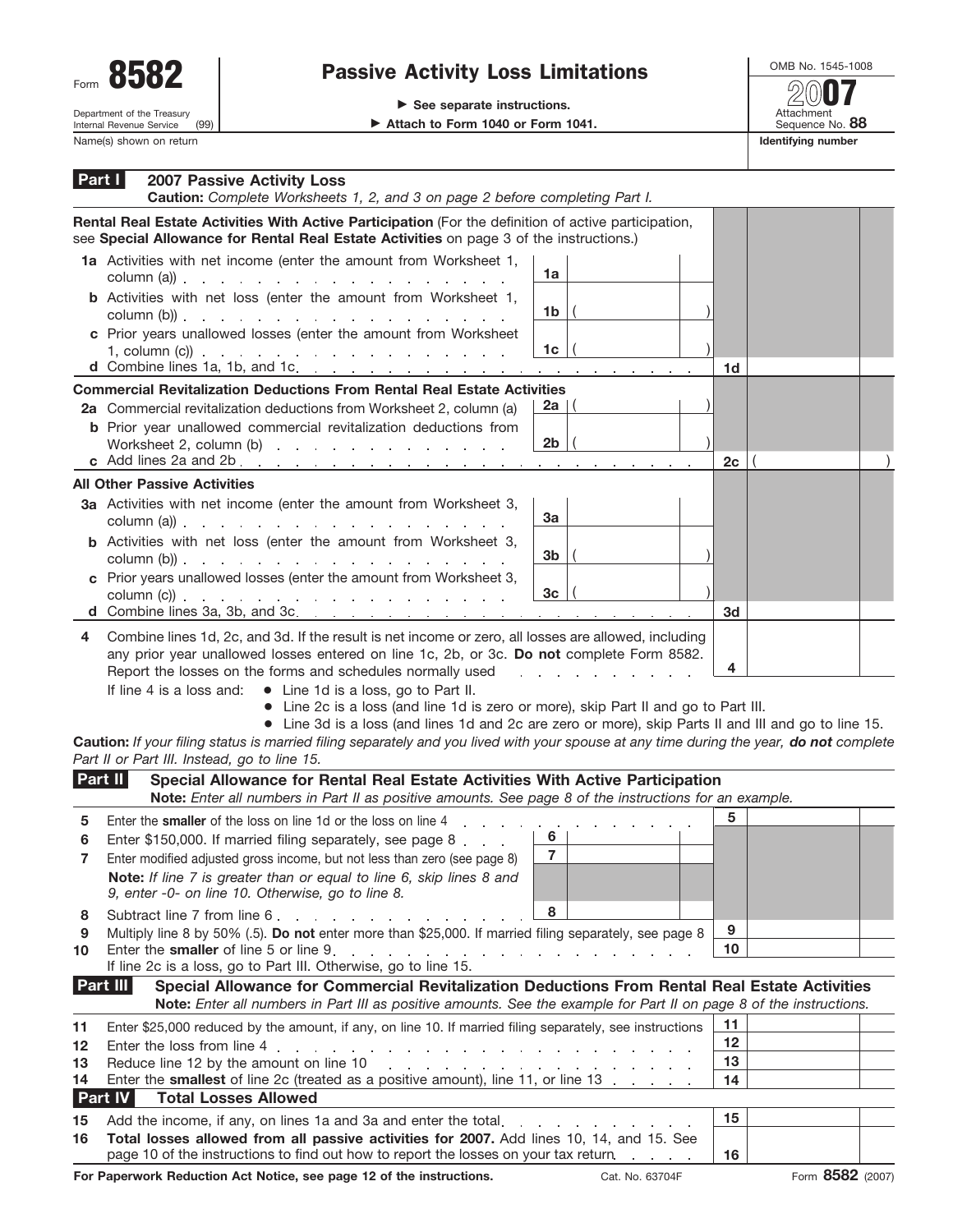| <b>Caution:</b> The worksheets must be filed with your tax return. Keep a copy for your records. |  |  |  |  |  |  |  |  |
|--------------------------------------------------------------------------------------------------|--|--|--|--|--|--|--|--|
| Worksheet 1—For Form 8582, Lines 1a, 1b, and 1c (See pages 7 and 8 of the instructions.)         |  |  |  |  |  |  |  |  |
|                                                                                                  |  |  |  |  |  |  |  |  |

| Name of activity                                                             | <b>Current year</b>                      |                           |  | <b>Prior years</b>                               |  | Overall gain or loss |          |  |
|------------------------------------------------------------------------------|------------------------------------------|---------------------------|--|--------------------------------------------------|--|----------------------|----------|--|
|                                                                              | (a) Net income<br>(line 1a)              | (b) Net loss<br>(line 1b) |  | (c) Unallowed<br>loss (line 1c)                  |  | (d) Gain             | (e) Loss |  |
|                                                                              |                                          |                           |  |                                                  |  |                      |          |  |
|                                                                              |                                          |                           |  |                                                  |  |                      |          |  |
|                                                                              |                                          |                           |  |                                                  |  |                      |          |  |
| Total. Enter on Form 8582, lines 1a,<br>1b, and 1c. $\blacksquare$           |                                          |                           |  |                                                  |  |                      |          |  |
| Worksheet 2-For Form 8582, Lines 2a and 2b (See page 8 of the instructions.) |                                          |                           |  |                                                  |  |                      |          |  |
| Name of activity                                                             | (a) Current year<br>deductions (line 2a) |                           |  | (b) Prior year<br>unallowed deductions (line 2b) |  | (c) Overall loss     |          |  |
|                                                                              |                                          |                           |  |                                                  |  |                      |          |  |

| Total. Enter on Form 8582, lines 2a<br>and $2b$ . |  |  |
|---------------------------------------------------|--|--|
|                                                   |  |  |
|                                                   |  |  |
|                                                   |  |  |
|                                                   |  |  |

**Worksheet 3—For Form 8582, Lines 3a, 3b, and 3c** (See page 8 of the instructions.)

| Name of activity                                                         | <b>Current year</b>         |                           | <b>Prior years</b>              | Overall gain or loss |          |  |
|--------------------------------------------------------------------------|-----------------------------|---------------------------|---------------------------------|----------------------|----------|--|
|                                                                          | (a) Net income<br>(line 3a) | (b) Net loss<br>(line 3b) | (c) Unallowed<br>loss (line 3c) | (d) Gain             | (e) Loss |  |
|                                                                          |                             |                           |                                 |                      |          |  |
|                                                                          |                             |                           |                                 |                      |          |  |
|                                                                          |                             |                           |                                 |                      |          |  |
|                                                                          |                             |                           |                                 |                      |          |  |
|                                                                          |                             |                           |                                 |                      |          |  |
| Total. Enter on Form 8582, lines 3a,<br>3b, and 3c $\blacktriangleright$ |                             |                           |                                 |                      |          |  |

**Worksheet 4—Use this worksheet if an amount is shown on Form 8582, line 10 or 14** (See page 9 of the instructions.)

| Name of activity | Form or schedule<br>and line number<br>to be reported on<br>(see instructions) | (a) Loss | (b) Ratio | (c) Special<br>allowance | (d) Subtract column<br>$(c)$ from column $(a)$ |
|------------------|--------------------------------------------------------------------------------|----------|-----------|--------------------------|------------------------------------------------|
|                  |                                                                                |          |           |                          |                                                |
|                  |                                                                                |          |           |                          |                                                |
|                  |                                                                                |          |           |                          |                                                |
|                  |                                                                                |          |           |                          |                                                |
|                  |                                                                                |          |           |                          |                                                |
|                  |                                                                                |          |           |                          |                                                |

**Total** © **1.00**

**Worksheet 5—Allocation of Unallowed Losses** (See page 9 of the instructions.)

| Name of activity                                                                         | Form or schedule<br>and line number<br>to be reported on<br>(see instructions) | (a) Loss | (b) Ratio | (c) Unallowed loss |
|------------------------------------------------------------------------------------------|--------------------------------------------------------------------------------|----------|-----------|--------------------|
|                                                                                          |                                                                                |          |           |                    |
|                                                                                          |                                                                                |          |           |                    |
|                                                                                          |                                                                                |          |           |                    |
|                                                                                          |                                                                                |          |           |                    |
|                                                                                          |                                                                                |          |           |                    |
| <b>Total</b><br>and a second contract of the contract of the contract of the contract of |                                                                                |          | 1.00      |                    |